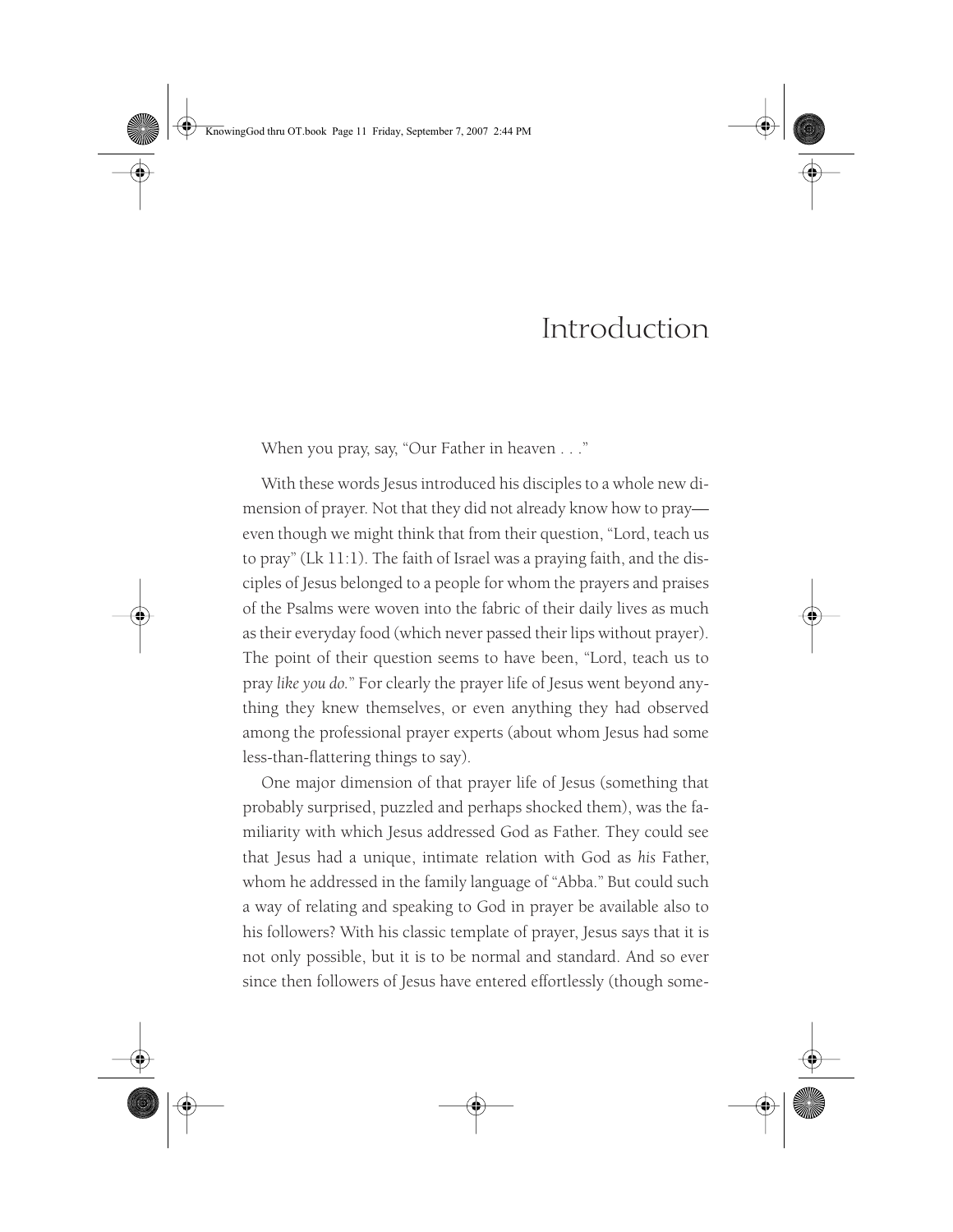KnowingGod thru OT.book Page 12 Friday, September 7, 2007 2:44 PM

#### 12 KNOWING GOD THE FATHER THROUGH THE OLD TESTAMENT

times routinely and without thought) into the limitless relational richness of calling God "Father."

Calling God "Father" in prayer is second nature to *Christian* believers, but it seems that it was surprising to Jesus' first disciples. Why was that? The simple reason is that it was not the common way of addressing God within the worshiping life of Israel. Now this is not because the ancient Israelites did not know of God as Father—both the concept and the terminology are most definitely there in the Scriptures of Israel that we call the Old Testament, and we shall explore them further below. But "Father" is not the common or normal form of address to God in the Old Testament. It is not used, for example, in the book of Israelite hymns and prayers<sup>1</sup>—the Book of Psalms, even though that book abounds in other ways of speaking about God and to God.

So the question must arise, then, in the mind of anybody contemplating the title of this book: how can so many pages be filled with a theme that is so apparently slender in the Old Testament itself? Is it not somewhat forced or anachronistic to talk about "knowing God the Father *through the Old Testament"*? Surely this is something that we can really only discuss, as Christians, in the light of the New Testament, and that fuller revelation of God through his Son Jesus Christ. Indeed, it is in knowing Jesus as the *Son of God* that we know more clearly about the *Father* (as Jesus himself told his disciples). And then from that point we move toward the more developed understanding of the trinitarian nature of God as Father, Son and Holy Spirit.

Well, of course all this is true, to a point. But we are still left with

<sup>&</sup>lt;sup>1</sup>Except once as a form of address by the Davidic king (Ps 89:26), and in a few metaphorical verses that we shall look at in chapter 1.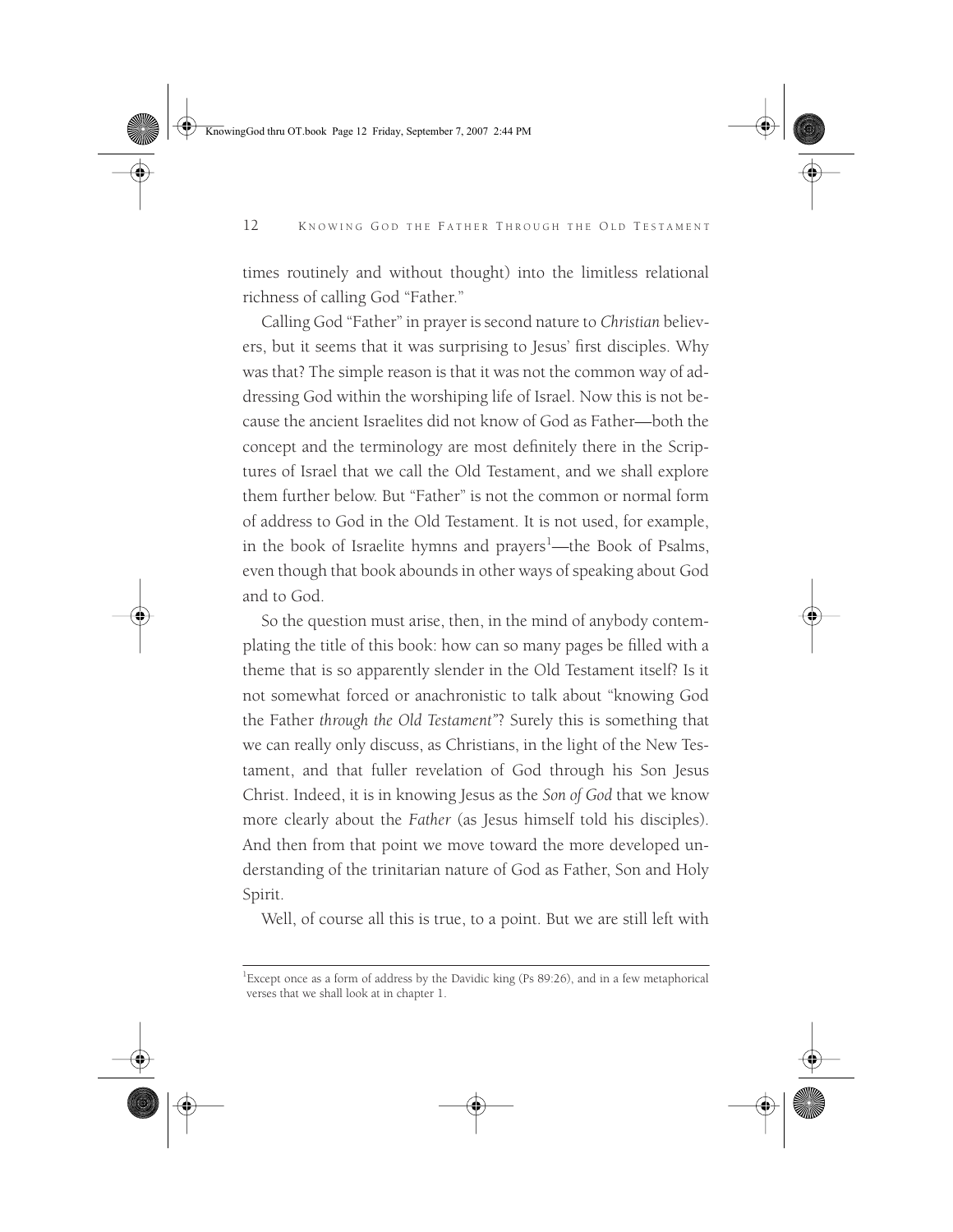KnowingGod thru OT.book Page 13 Friday, September 7, 2007 2:44 PM

## *Introduction* 13

the biblical fact that Old Testament Israel did know a thing or two about the living God, and they *did* on occasions call their God Father—even if other titles and forms of address are much more common. And they certainly used the role, expectations and responsibilities of human fathers as a way of speaking about certain aspects of God. That is to say, there are fatherly portraits and metaphors for God, even when he is not directly called Father.

So another way of putting our question would be this: Is the God of the Old Testament revelation—the God whom Israel knew as Yahweh (though by the time of Jesus already, probably, they had ceased to pronounce this name, and substituted for it either *Adonai*—"the Lord," or *Ha Shem*—"the Name")<sup>2</sup>—is that God the same as the God we call Father? In other words, can we equate Yahweh of Old Testament faith and affirmation with God the Father in our trinitarian understanding of God? I believe we can say yes, with some careful qualifications, for the following reasons.

## **THE UNITY OF THE TRINITY**

Christians do not believe in three Gods. It is of the very essence of trinitarian confession that God is One. We believe that truth just as strongly as Israelite believers did when they recited the Shema, "Hear, O Israel: the LORD our God, the LORD is one" (Deut 6:4). So on the assumption that the God revealed in the Old Testament is the one true living God whom we also now know in the fullness of his final revelation through his incarnation in Jesus of Nazareth and the outpouring of his Holy Spirit at Pentecost, we must also affirm that all

<sup>&</sup>lt;sup>2</sup>The earliest Greek translations of the Hebrew Scriptures (made well over a hundred years before Christ), followed this practice, and rendered the divine name YHWH as *ho kyrios*—"the Lord." In the same tradition, English translations use the capitalized form "the LORD" to render the personal name of God in the Old Testament. It is worth remembering, when we read this term—that it represents a personal name, not just a title.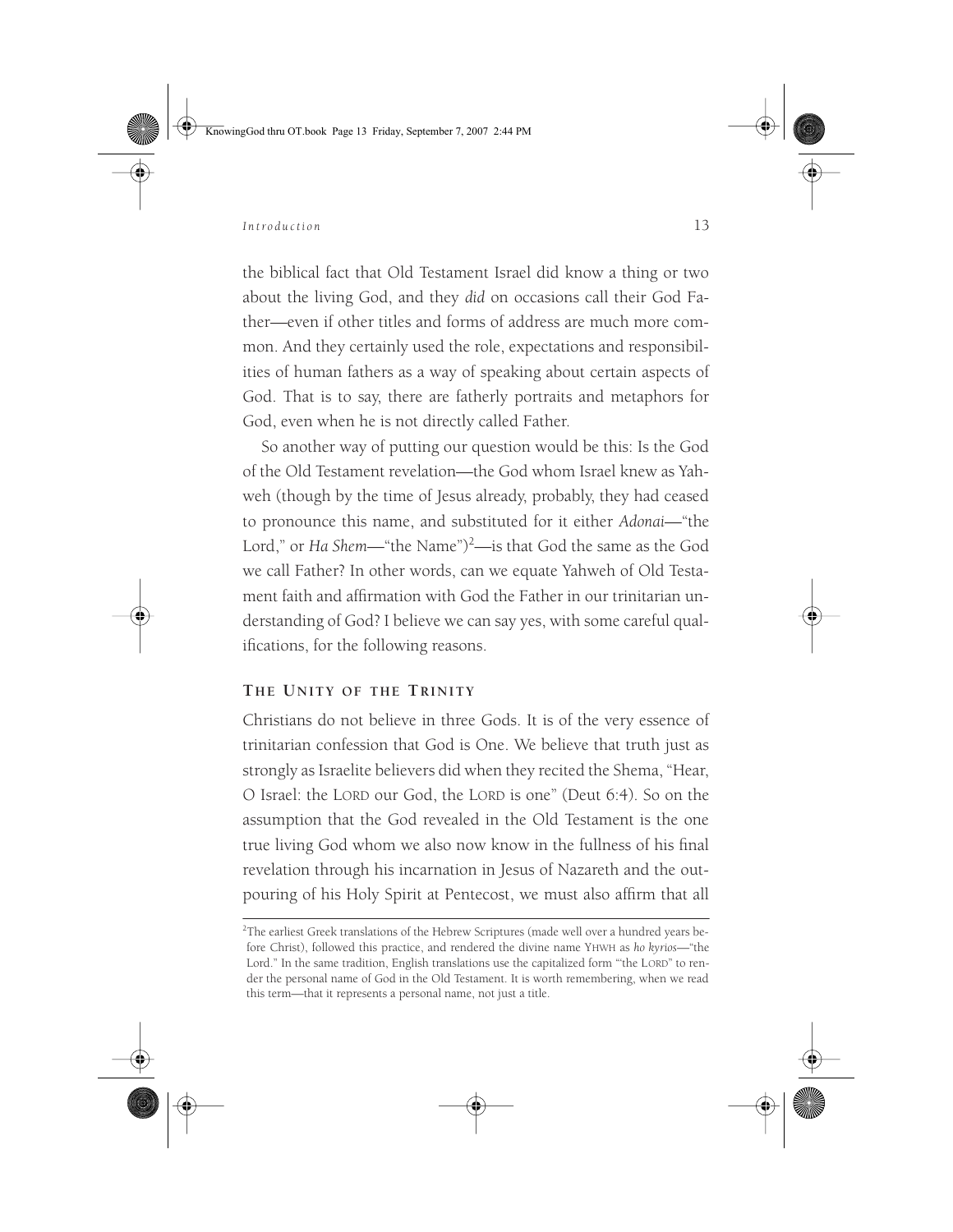KnowingGod thru OT.book Page 14 Friday, September 7, 2007 2:44 PM



## 14 KNOWING GOD THE FATHER THROUGH THE OLD TESTAMENT

three persons of the Godhead (as we now call them), are "contained" within the singular, integrated personal identity of the God who chose to be known as Yahweh in the Old Testament.

The great affirmation of Deuteronomy 4:35 and 39 affirms not only the uniqueness but also the universality and completeness of Yahweh as God.

The LORD is God in heaven above and on the earth below. There is no other. (Deut 4:39)

This means not only that Yahweh is the *only* God there is, but Yahweh is also *all* the God there is, or to put it another way, Yahweh is all there is to God. There is no higher deity above or behind him, or a better one to come after him. Yahweh is not just the penultimate name for some more ultimate divine reality. Deity as such, in every sense that can be affirmed within and beyond the universe—deity is defined by Yahweh. God *is* as he is revealed to be in the person of *this* God, and no other. This being so, then all that we would now strive to express about God through our doctrine of the Trinity is already encapsulated in the transcendent, unique, and universal God Yahweh. The Israelites may not have known all that just yet, but that does not mean it was not the objective reality and truth about God.<sup>3</sup>

This means that it is usually rather pointless (in my view), to ask about any Old Testament verse that speaks about Yahweh, which person of the Trinity it is referring to. There are some places where the Spirit of Yahweh is clearly indicated (as I surveyed in *Knowing the Holy Spirit Through the Old Testament),* and there are certainly messi-

 $3$  That is to say, if you like this kind of language and you can forget it if you don't, that we can make a distinction between the epistemological dimension (what Israel at any given point in their history *knew* about God, through his action and revelation to that point), and the ontological dimension (all that God actually *is,* and always has been, in his own divine reality).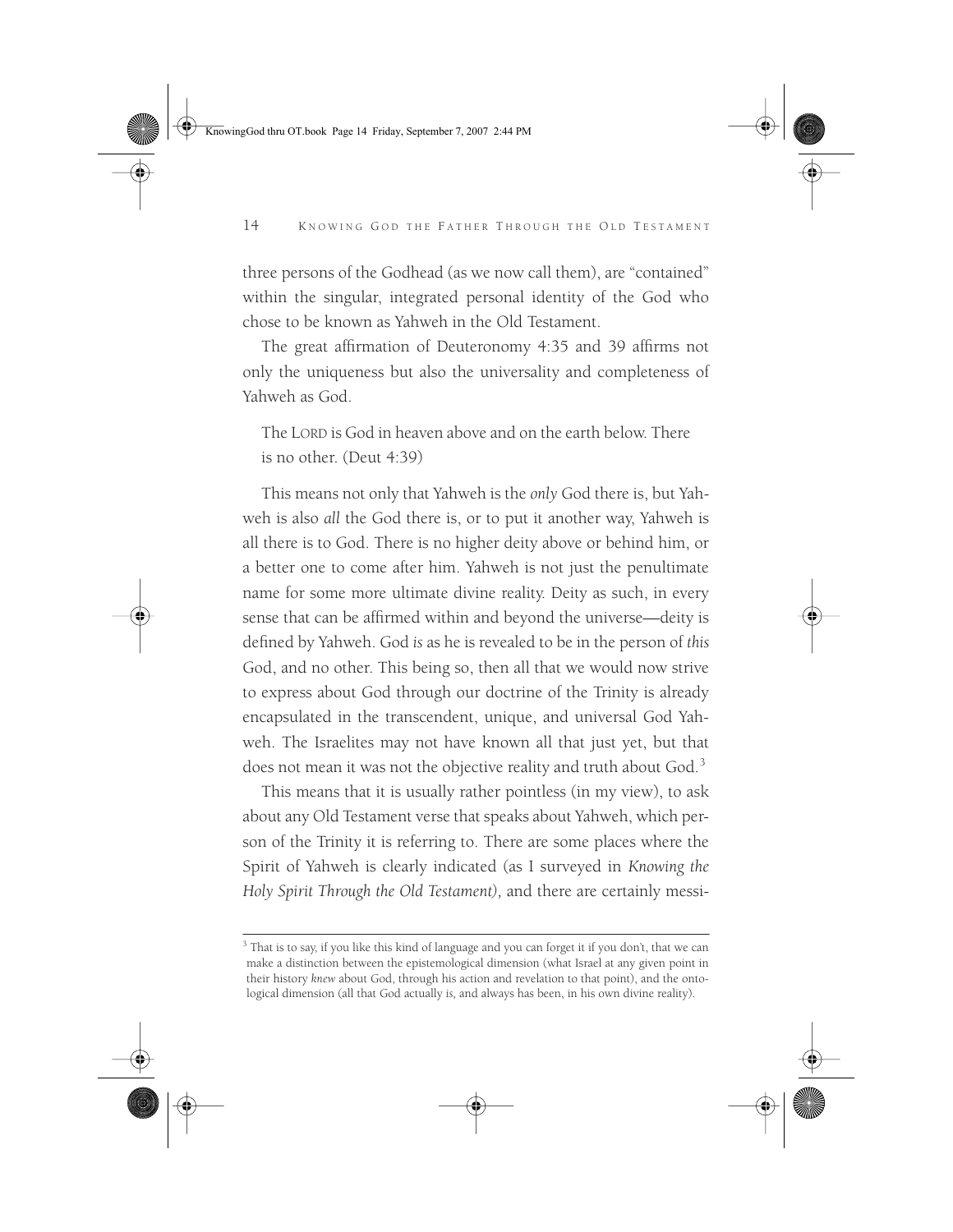KnowingGod thru OT.book Page 15 Friday, September 7, 2007 2:44 PM

## *Introduction* 15

anic texts (in intention, or in later canonical reading) in which we can identify the pre-incarnate second person of the Trinity whom we now know through Jesus of Nazareth. Furthermore, it is also clear that in the New Testament, the most remarkable thing that happened in the faith of the earliest followers of Jesus is that they came to identify *him, Jesus, with Yahweh, in calling him Lord, and in many other ways.*<sup>4</sup> So, yes, it is certainly true from a whole-Bible perspective, that the God Yahweh of the Old Testament "embodies" (if that is not too human a word), the Son and the Holy Spirit. But on the whole it is probably more appropriate in most cases that when we read about Yahweh, we should have God the Father in mind.

# **THE PRIMARY FUNCTIONS OF YAHWEH**

When Old Testament Israelites made their great affirmation about the transcendent uniqueness of Yahweh, they frequently associated it with major roles or functions that were attributed to him. The most outstanding was that Yahweh alone is the Creator of everything else that exists apart from himself (e.g., Jer 10:11-12). A second was that Yahweh alone is king. He is supreme ruler, not only over Israel, but over all nations, and the whole of creation (e.g., Deut 10:14, 17). And a third was that Yahweh is the ultimate judge of all human behavior—from the smallest individual thought and action to the macrocosm of international relations in the ebb and flow of history (e.g., Ps 33:13-15). Creator, king and judge: in all these spheres the sovereign universality of Yahweh was affirmed again and again. And these are typically the roles that are commonly associated with the person of God the Father. "I believe in God the Father Almighty, Creator of



<sup>4</sup> See Christopher J. H. Wright, *The Mission of God: Unlocking the Bible's Grand Narrative* (Downers Grove, Ill.: InterVarsity Press, 2006), chap. 4, "The Living God Makes Himself Known in Jesus Christ."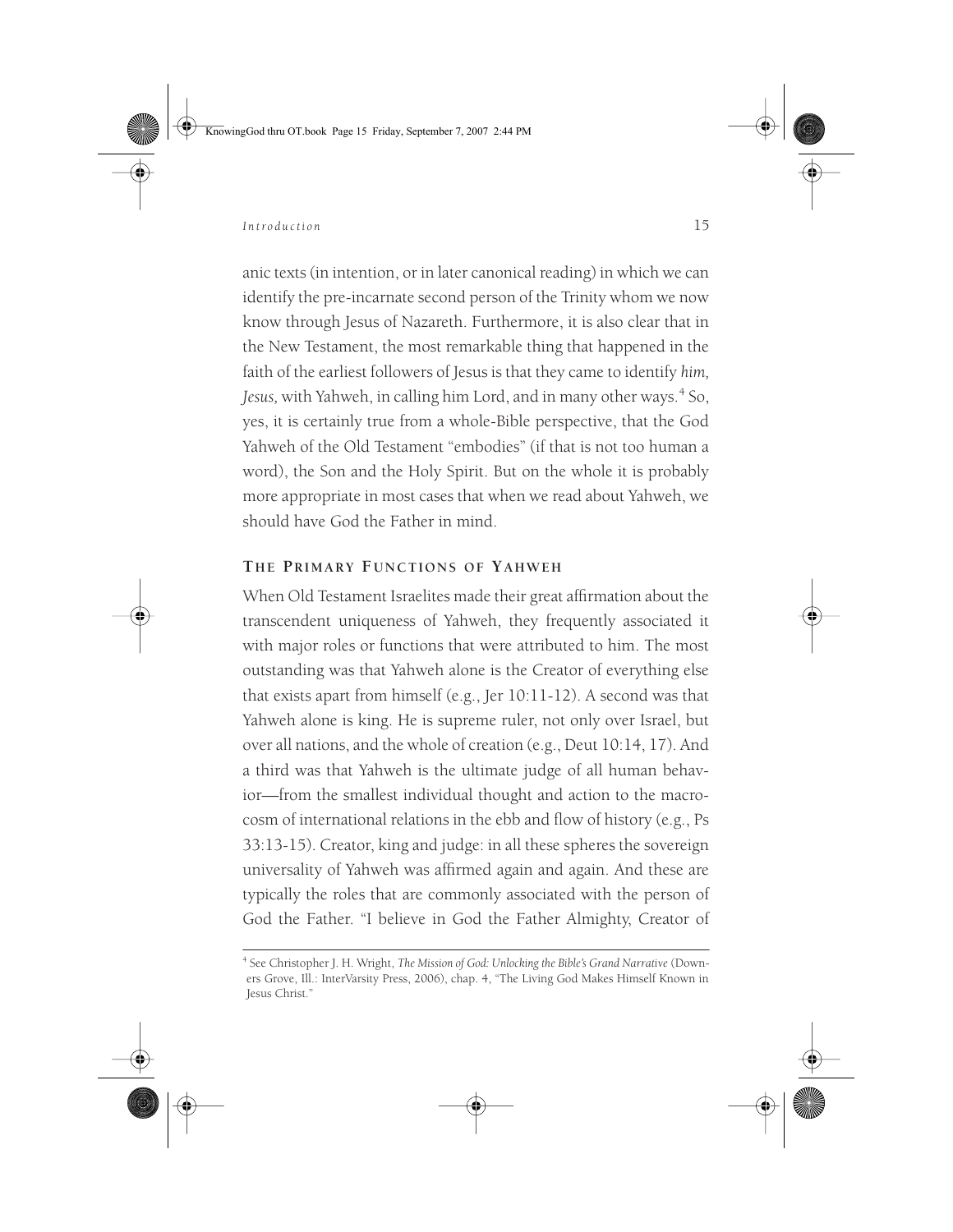KnowingGod thru OT.book Page 16 Friday, September 7, 2007 2:44 PM

#### 16 KNOWING GOD THE FATHER THROUGH THE OLD TESTAMENT

heaven and earth" we recite, in the Apostles' Creed, for example.

Now of course, we have to agree that one of the major ways in which the New Testament affirms the identity of *Jesus* with Yahweh (and thereby implying his deity), is through attributing all of these primary divine roles to the Lord Jesus Christ as well—and adding another, the role of Savior (which was another major defining characteristic of Yahweh). In the New Testament, *Jesus* is portrayed as Creator, king, Savior and judge. $5$  All this goes to demonstrate the unity of the Godhead in all the ways in which God acts. Paul combines both the Father and Jesus in his remarkable expansion of the Shema in 1 Corinthians:

There is but one God, the Father, from whom all things came and for whom we live; and there is but one Lord, Jesus Christ, through whom all things came and through whom we live. (1 Cor 8:6)

Nevertheless, the more common way of differentiating at a conceptual level between the persons of God is to associate the roles of creating, sustaining, ordering, ruling and judging the earth and all its inhabitants with God the Father. For this reason, again, it is natural to associate the name and character of Yahweh in the Old Testament primarily (though not, as we have said, exclusively) with the Father.

# **THE GOD TO WHOM JESUS PRAYED**

5 Ibid.

Jesus was fully human. He grew up in a devout and believing Jewish home, and was without doubt a worshiping, praying child, young man and adult. The daily habit of prayer that we read of in the Gospels must have been ingrained in him from childhood. So when Jesus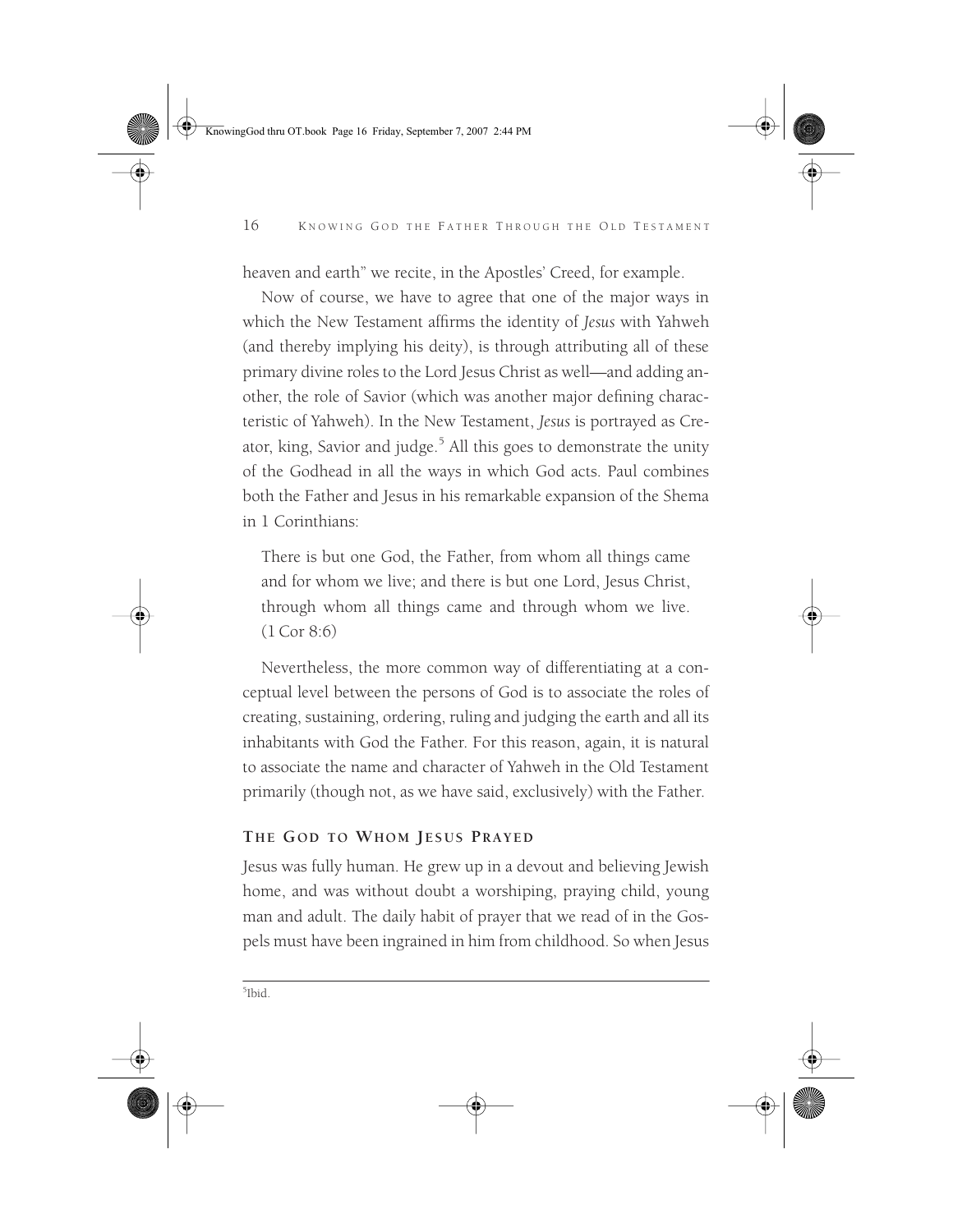KnowingGod thru OT.book Page 17 Friday, September 7, 2007 2:44 PM

*Introduction* 17

worshiped and prayed, in his home or in the synagogue in Nazareth, to whom was his worship directed? Who was the God whose name he read in all the Scriptures he recited and all the songs he sang? To whom did Jesus pray at the knees of Mary and then through all his life? The answer is, of course, to the LORD, Yahweh (though he would have said *Adonai).* Jesus would have recited the Shema daily with his fellow Jews, and he knew the "LORD our God" of that text to be the God of his people, his human parents and himself. So Jesus' whole perception of God was entirely shaped by the Scriptures we call the Old Testament. When Jesus thought of God, spoke of God, reflected on the words and will of God, set out to obey God—it was *this* God, Yahweh God, that was in his mind. "God" for Jesus was the named, biographied, character-rich, self-revealed God Yahweh, the Holy One of Israel. When Jesus and his disciples talked together of God, this is the name they would have used (or would have known but piously avoided pronouncing). When Jesus read Isaiah 61 in the synagogue in Nazareth, he claimed that the Spirit of the LORD was upon him "today"—the Spirit of Yahweh, God of the Old Testament prophets.

But of course, Jesus also knew this God of his Scriptures in the depth of his self-consciousness as *Abba,* as his own intimate personal Father. Luke tells us that this awareness was developing even in his childhood, and it was sealed at his baptism, when he heard the voice of his Father, accompanied by the Holy Spirit, confirming his identity as God's beloved Son. So in the consciousness of Jesus the *scriptural* identity of God as Yahweh and his *personal* intimacy with God as his Father must have blended together. The God he knew from his Bible as Yahweh was the God he knew in prayer as his Father. When Jesus took the Psalms on his lips on the cross, the God he was calling out to in the agony of abandonment was the God addressed in Psalm 22:1 as Elohim, but throughout the psalm as Yahweh. The psalmist was calling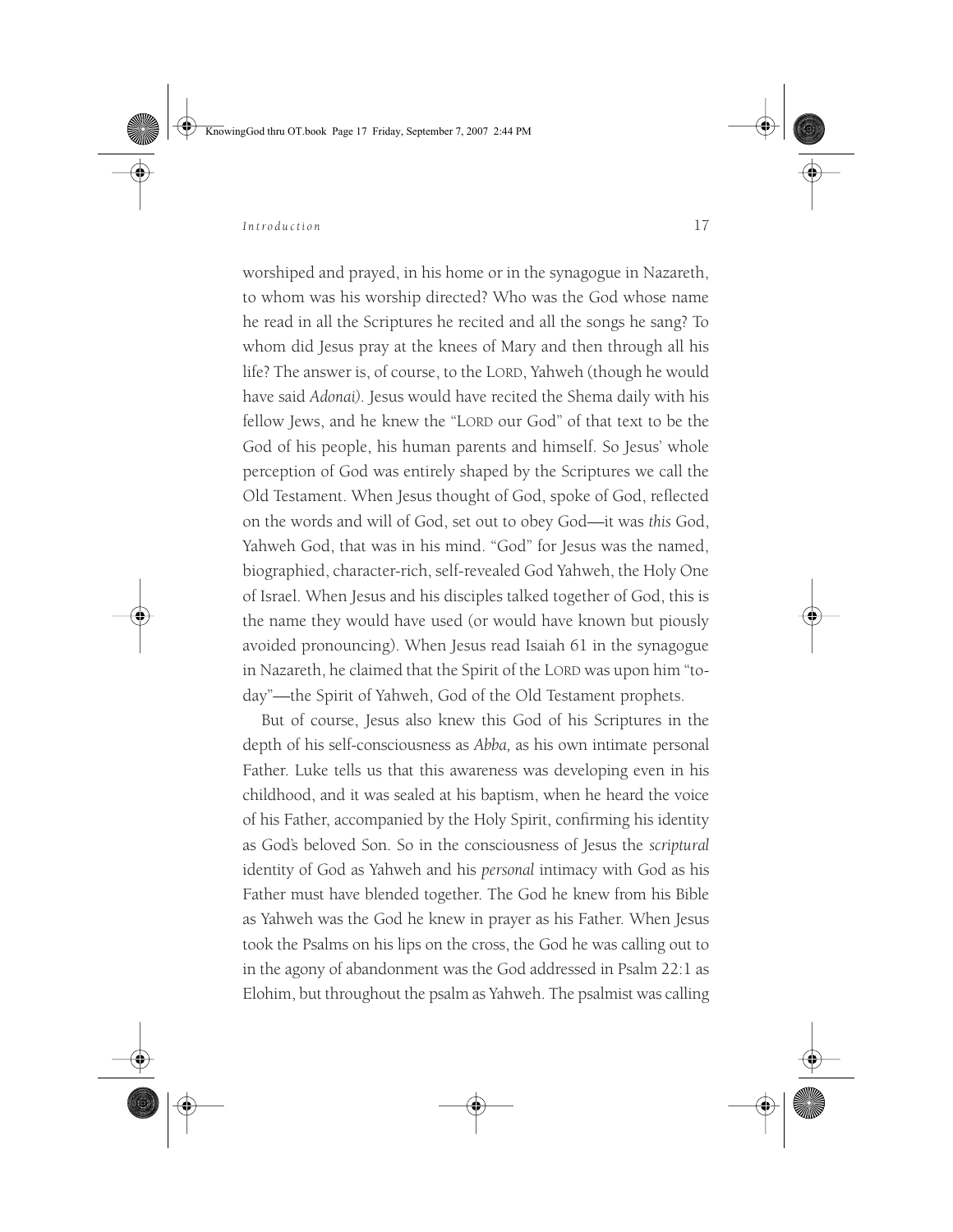KnowingGod thru OT.book Page 18 Friday, September 7, 2007 2:44 PM

#### 18 KNOWING GOD THE FATHER THROUGH THE OLD TESTAMENT

out to Yahweh. Jesus uses his words to call out to his Father.

Now since all our understanding of God as Father must start out from knowing Jesus, it makes sense for us also to think of Yahweh, the God of Old Testament Israel and the God of the one true faithful Israelite Jesus, as God the Father, for that is who Yahweh primarily was in the consciousness of Jesus himself.

So then, an important foundational assumption for the rest of this book is just this, that knowing God as Father in the Old Testament is really a dimension of simply *knowing God—*that is, of knowing Yahweh as God. And that perception opens up for us a horizon of great breadth and vistas of rich biblical content. *Knowing God,* or the knowledge of God, is one of the truly immense themes of the Old Testament. It is challenging, frightening and encouraging. It can be intimate and devotional, but it is also deeply practical and ethical. It applies to individuals and to nations. It looks to the past and fills the intentions of God for the future. This will be a voyage of exciting and challenging biblical discovery.

However, as I said, the Israelites did sometimes actually speak of God as Father, even though we have to recognize that it was not a prominent or common dimension of their language of worship (not anything like the extent of its prominence in the New Testament). So we shall certainly also explore this theme of the fatherhood of God in the faith of Israel, and this too should lead us in a journey around some texts and concepts that are rather off the usual tourist routes of the Old Testament. So then, we shall weave our way in the chapters that follow through a twin theme. Sometimes the main emphasis will be on "knowing God" as we look at texts where that theme is in the foreground. Sometimes the main emphasis will be on God as Father in texts where that is a dominant metaphor. Our hope is that the combination and interaction of these themes and texts will enrich